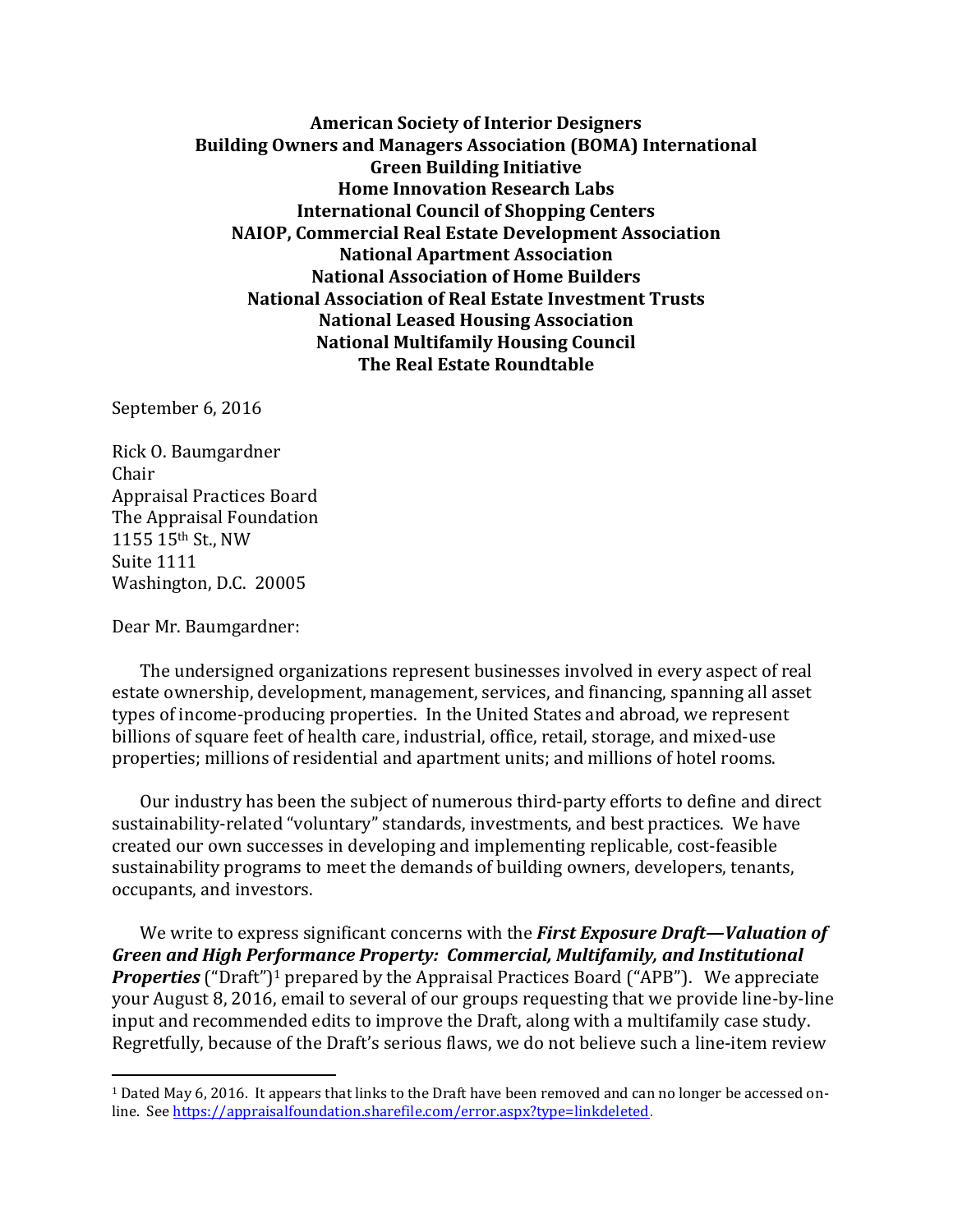would be helpful at this time and that a more comprehensive re-write and re-evaluation is necessary.

We welcome an opportunity to meet with the relevant APB representatives, appraisal industry stakeholders, and others involved in the Draft's preparation to discuss our concerns, including the following:

### **1. Regulatory and Potential Impact**

- Page 1 states: "Compliance with all guidance issued by the APB is voluntary. However, it is possible that state or federal government agencies, clients and/or user groups of appraisal services, professional appraisal organizations, or others may opt on their own volition to mandate compliance with the guidance issued by the APB."
- We believe this statement is insufficient to disclaim the Draft's non-regulatory intentions or potential regulatory effects.
- The Draft should more clearly emphasize that APB does not *intend* that the document be used for any regulatory purposes whatsoever. As evidence to disclaim any potential regulatory intent, the Draft should expressly state it was not developed with the requisite *procedures and processes* that typically attend to government rulemaking.

## **2. Subject Matter Experts (SMEs)**

 $\overline{\phantom{a}}$ 

- Because APB did not consult with building owners, operators and other real estate stakeholders as part of the SME panel, we believe the Draft improperly conveys an impression that "green" building labels inevitably connote high levels of building performance—and that such ratings alone may serve as a proxy for higher property values.
- Page 4 lists Subject Matter Experts (SMEs) who contributed to the Draft.
- The SME panel is comprised of two sustainability NGO representatives, two real estate appraisers, a principal at a land economics and real estate consulting firm, and an LBNL scientist.
- The SME panel includes no representative from a building or real estate ownership, management, or development company or association. APB thus failed to consider or address the opinions and expertise of the commercial real estate community the very constituency whose assets the Draft would purport to evaluate.
- An appraiser would be unable to adequately value energy efficiency and other high performance building attributes without knowledge of facilities engineering, energy management, and system effectiveness. Typical valuation methodologies referenced in the Draft<sup>2</sup> would likely lead to suspect real estate appraisals unless they are

<sup>2</sup> *E.g.,* highest and best use, initial investment cost vs. value in exchange, probable buyer, sales comparisons, etc.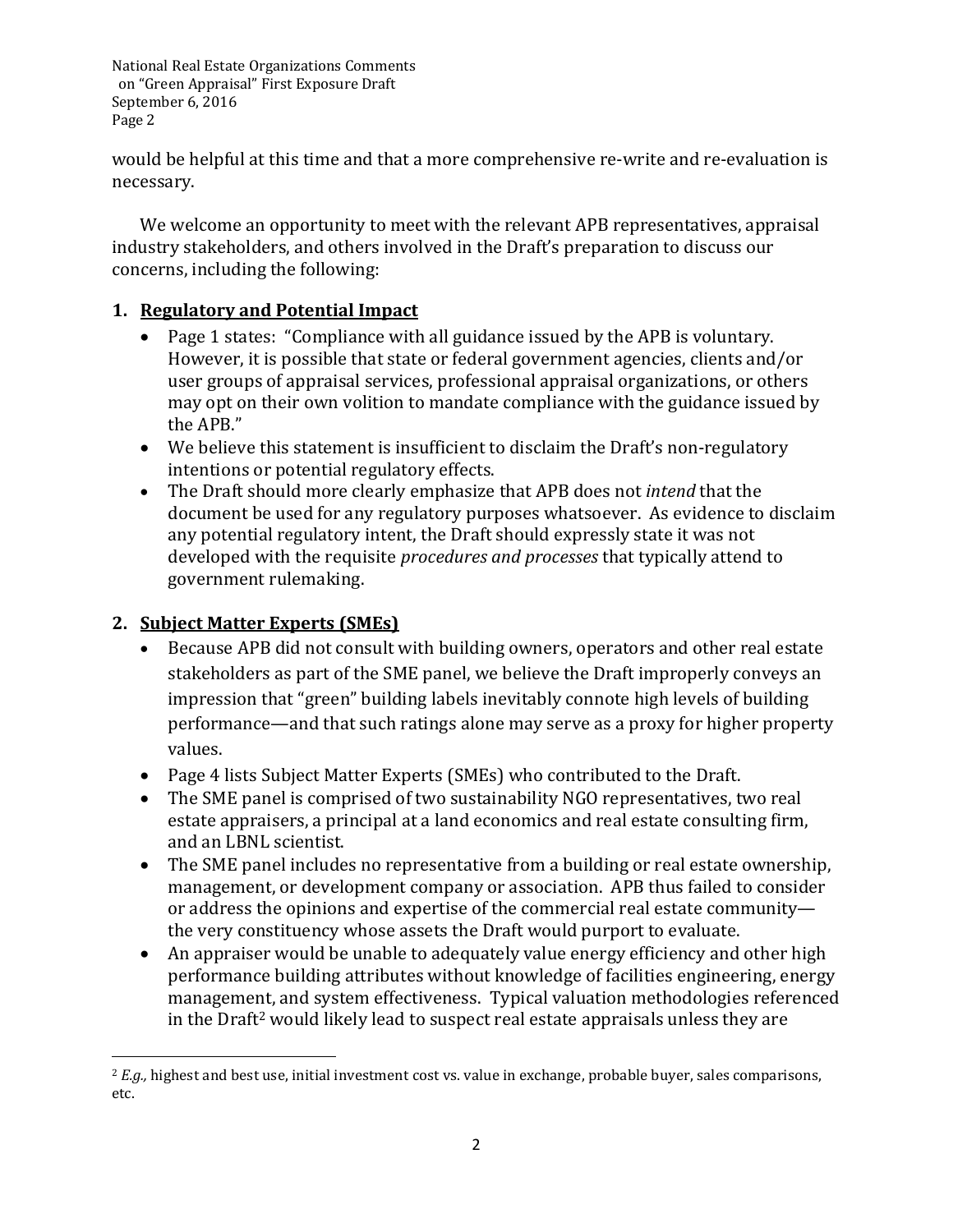$\overline{a}$ 

applied with a foundational understanding of building operations and engineering. A building rating alone (such as LEED) is no substitute for such expertise.

- The SMEs appear to lack expertise or day-to-day knowledge regarding how buildings operate, and what sustains or enhances their bottom line performance. Since appraisers must take into account the revenue and expenses of a building, and not just replacement costs or sales values, the failure of a potential standard to adequately take into account these matters is antithetical to its purpose.
- A re-write of the draft with an SME panel comprised of buildings operations, ownership and other real estate experts is in order.

# **3. Greater Emphasis Needed on Quantifiable Metrics vs. Estimated or Modeled Performance**

- Page 21 states: "One particularly important nuance is that appraisers should determine if a property's energy rating is based on actual energy consumption or modeled energy consumption. Consideration should be given to accuracy, which in the case of actual energy consumption includes completeness of billing data (all meters and fuels). In the case of energy modeling, the appraiser must understand the assumptions made and incorporate, as appropriate, data from the actual modeling of the subject, as well as third-party validation studies."
- Our organizations agree, as reflected in a 2015 comment letter submitted by real estate groups regarding an analogous NGO-developed sustainability standard. We stated:
	- $\triangleright$  "The real estate industry is interested in an investment and return orientation to sustainability. No longer is the focus simply on collecting 'points,' but also considers the nature of the investment we are making, the return we are getting, how much of that return is economic and quantifiable, and how much is lesstangible impact reduction. The metrics on which [APB] has focused thus far are short on measuring and quantifying investment and return on economics, environmental performance, and impact reduction."<sup>3</sup>
- However, "performance" vs. "estimated performance" should receive greater emphasis throughout the Draft—especially when LEED (or other) ratings are discussed. This distinction is particularly relevant in any effort to attempt an appraisal of high-performance buildings.
- Appraisers must consider the very real limitations multi-tenanted residential and commercial property owners and managers face in collecting utility consumption data. Indeed, given the great number of residential tenants in many multifamily properties, modeled energy consumption may make the most sense.

<sup>3</sup> Real Estate Industry Letter to Sustainability Accounting Standards Board (SASB), June 23, 2015, pp. 2-3 (hereafter, "SASB Letter"). The SASB Letter is available at: [http://www.rer.org/ContentDetails.aspx?terms=SASB&id=14703&coprleft.aspx%3fpageid=123%3d115732.](http://www.rer.org/ContentDetails.aspx?terms=SASB&id=14703&coprleft.aspx%3fpageid=123%3d115732)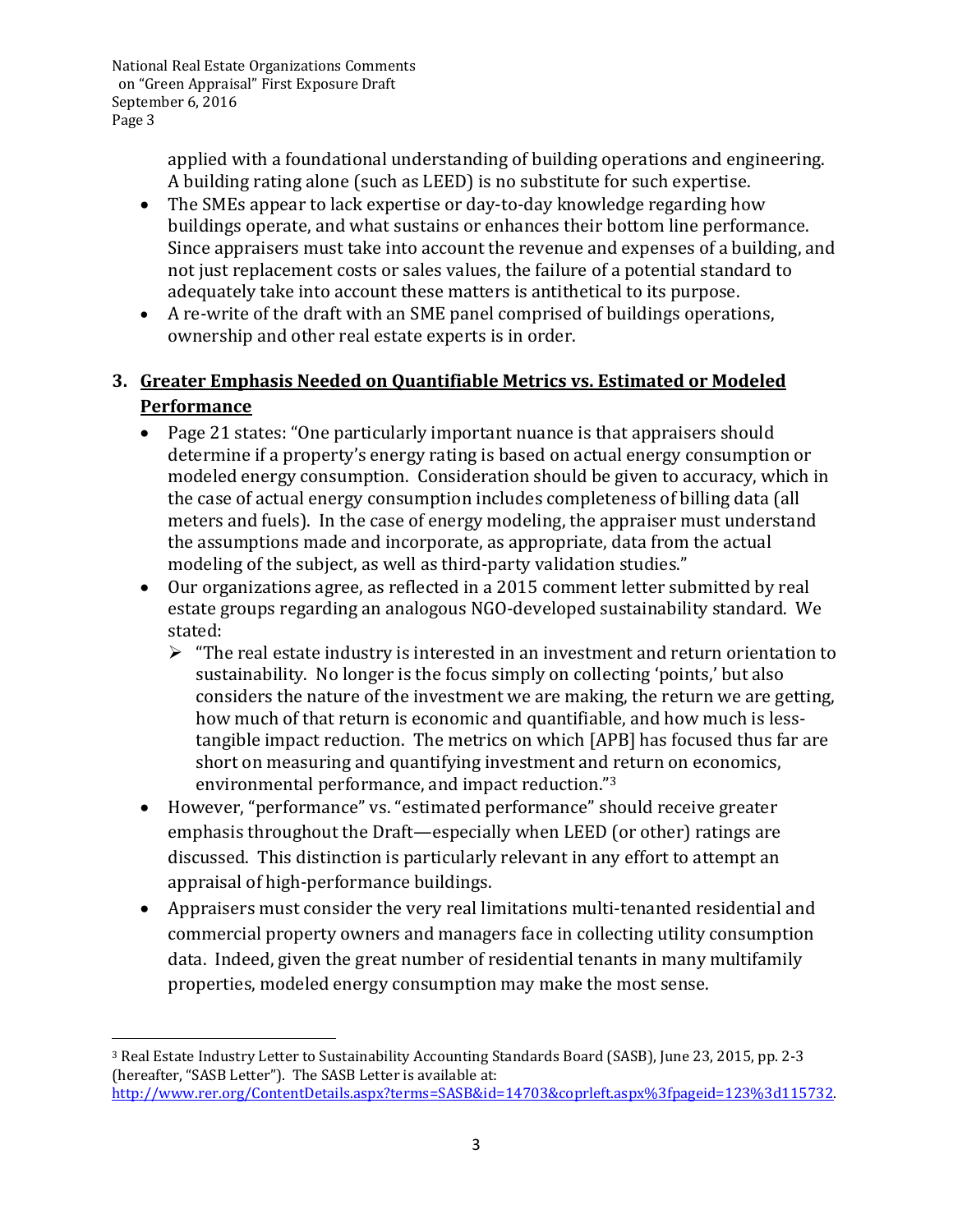- Because of state privacy laws and related concerns, owners and managers of multitenant buildings frequently face major obstacles in gathering energy usage data to enable "whole-building" utility benchmarking.
- More consideration needs to be given to factors outside of the ability of building owners and managers to control—such as availability of whole building energy consumption data. Varying policies of utilities and public service commissions may—or may not—assist in capturing such data. Indeed, not all utilities offer such data. In some cases, the energy usage is not available long enough to establish a building's improved energy efficiency. The appraiser should expect more interaction with the building's owners and managers regarding the asset's energy usage over time in order to consider improved efficiency.
- The Draft should expressly state that appraisers must not stop analysis at whether a building has obtained a rating under LEED (or some other certification system). Appraisers need to dig deeper. *E.g.:* A building that received a green building certification years ago—at the time it was newly constructed (such as LEED NC)—is no indication that it is actually performing at high levels of efficiency and has likely never gone on to confirm or rate performance by obtaining an existing building certification (such as LEED EB:OM).<sup>4</sup>

#### **4. No Consideration of High Performance Leased Spaces and Tenant Engagement**

- Nowhere does the Draft discuss the relevance of high-performance tenant-leased spaces as a factor when assessing appraised value of commercial and multifamily buildings.
- "The importance of tenant engagement is driving sustainability programs in the real estate sector . . . so we are disappointed this issue did not receive significant attention in the [Draft]." <sup>5</sup>
- Buildings—and the tenants and other occupants who live, work and play in them account for a large portion of the nation's energy usage. Owners and managers can directly address energy efficiency in the common areas of the asset—but consumption in individual tenant spaces is frequently beyond their control. There are many factors that contribute to the building's energy output. Weather conditions (winter and summer months) and the tenant's preferred indoor temperature are very important factors. Tenant plug loads (appliances and other electronics) and installed lighting are huge influencers as well. All are beyond

 $\overline{a}$ <sup>4</sup> See *infra* notes 14-15.

<sup>5</sup> SASB Letter, p. 2.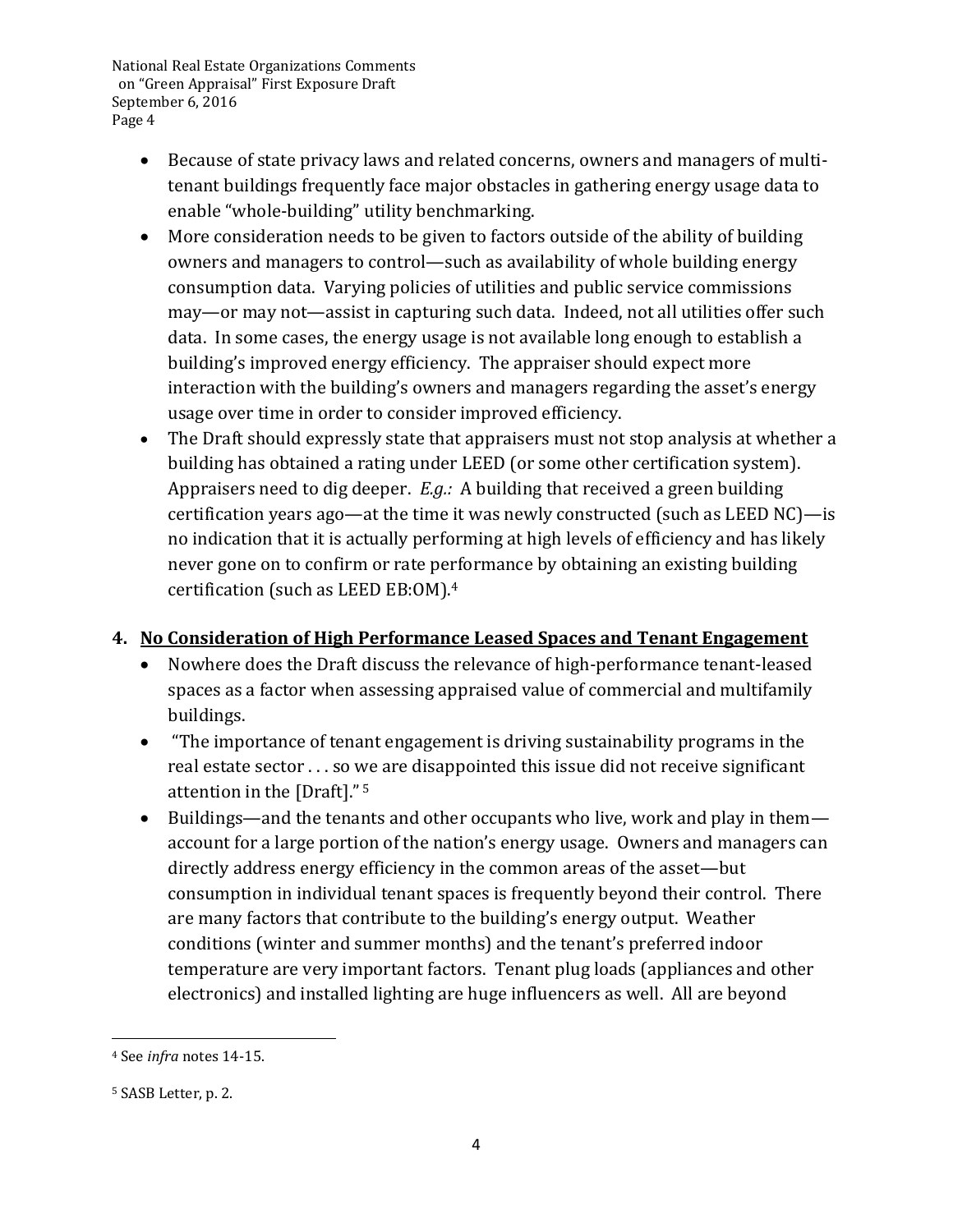> management's control and under the tenant's purview. The Draft should thus explain to appraisers how tenants vs. landlord control issues can greatly impact energy usage in commercial and multifamily assets.

- Just as APB sensitizes appraisers to EPA's ENERGY STAR program, the Draft should do the same regarding the "Tenant Star" program currently under development at EPA.<sup>6</sup>
- The First Exposure Draft should be revised to reflect how tenant engagement and the design, construction, and operational phases of leased commercial building spaces may be appropriate considerations for a commercial building appraiser.

### **5. ENERGY STAR Ratings**

- The Draft makes many references to ENERGY STAR labels, scores and documents.
- Insofar as ENERGY STAR emphasizes actual energy consumption metrics, our organizations agree that ENERGY STAR-related materials for commercial buildings and plants are appropriate *as a factor* that appraisers may consider—*but are not determinative of a building's overall performance or value.*
- The Draft should plainly explain to appraisers that many buildings can still operate at high levels of efficiency without ENERGY STAR labels. There may be myriad reasons why an efficient building has not obtained an ENERGY STAR label.
- "While many companies strive to recognize their buildings under labeling programs, a variety of factors may render such ratings infeasible or cost ineffective. For example, highly energy intensive tenant uses (like data centers, television studios, or trading floors) may make it impossible for a building to obtain an ENERGY STAR rating—even though the owner has taken significant steps to manage the asset for optimal energy performance."<sup>7</sup>
- With regard to ENERGY STAR for multifamily high rise, appraisers should understand that very few such assets have received an ENERGY STAR label.<sup>8</sup> This is due to the fact that EPA only developed a 1-100 rating for multifamily in 2015.<sup>9</sup> Also, given their great numbers of individual tenants and residential units, larger

 $\overline{a}$ 

<sup>8</sup> Only 109 m-f buildings have received the ENERGY STAR label, as of Aug 19, 2016. See [https://www.energystar.gov/index.cfm?fuseaction=labeled\\_buildings.showResults&search\\_owner\\_id=&searc](https://www.energystar.gov/index.cfm?fuseaction=labeled_buildings.showResults&search_owner_id=&search_prop_manager_id=&FILTER_B_ID=&building_type_id=44&zip=&search_spp_id=&year=&city=&profiles=&s_code=ALL) [h\\_prop\\_manager\\_id=&FILTER\\_B\\_ID=&building\\_type\\_id=44&zip=&search\\_spp\\_id=&year=&city=&profiles=&s\\_](https://www.energystar.gov/index.cfm?fuseaction=labeled_buildings.showResults&search_owner_id=&search_prop_manager_id=&FILTER_B_ID=&building_type_id=44&zip=&search_spp_id=&year=&city=&profiles=&s_code=ALL) [code=ALL](https://www.energystar.gov/index.cfm?fuseaction=labeled_buildings.showResults&search_owner_id=&search_prop_manager_id=&FILTER_B_ID=&building_type_id=44&zip=&search_spp_id=&year=&city=&profiles=&s_code=ALL)

<sup>6</sup> [https://www.energystar.gov/buildings/tenants/about\\_tenant\\_star.](https://www.energystar.gov/buildings/tenants/about_tenant_star)

<sup>7</sup> SASB Letter, p. 3.

<sup>9</sup> [https://www.energystar.gov/buildings/tools-and](https://www.energystar.gov/buildings/tools-and-resources/energy_star_score_multifamily_housing_united_states)[resources/energy\\_star\\_score\\_multifamily\\_housing\\_united\\_states.](https://www.energystar.gov/buildings/tools-and-resources/energy_star_score_multifamily_housing_united_states)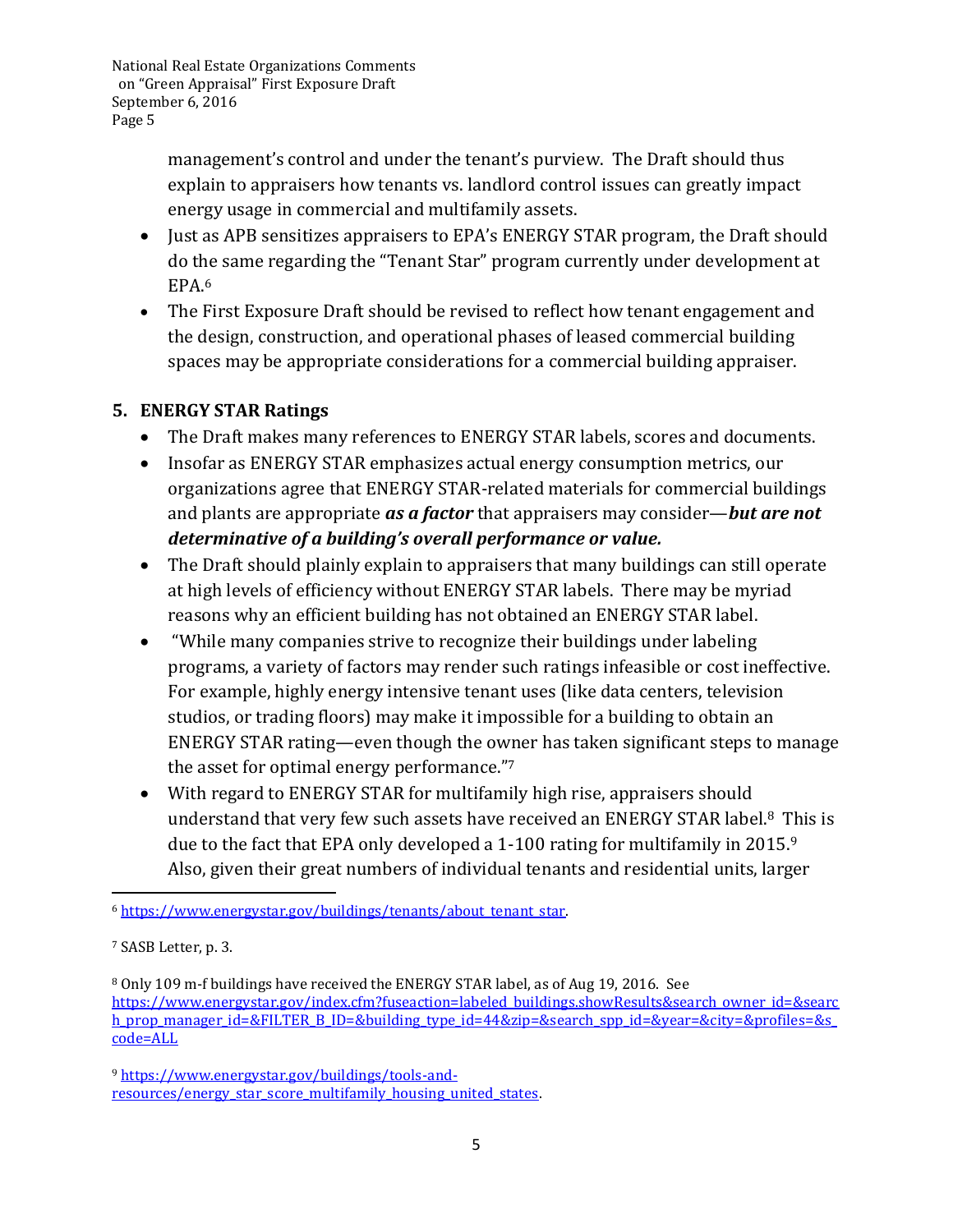> multifamily buildings face particularly difficult challenges to capture "whole building energy data" that is requisite for EPA's ENERGY STAR.

- The Draft should also educate appraisers on anticipated changes in ENERGY STAR scores due to updated Commercial Building Energy Consumption Survey (CBECS) data. EPA expects to update all ENERGY STAR scores in 2018, based on the most recent CBECS data gathered by the Energy Information Administration.<sup>10</sup> It is thus crucial that appraisers consider the "vintage" of an asset's ENERGY STAR Score.
- In short, the Draft should be revised to provide deeper context on whether and when ENERGY STAR-related materials may be an appropriate factor when assessing a commercial building's appraised value.

#### **6. Over Reliance on LEED Ratings**

- The First Exposure Draft is preoccupied with LEED ratings.<sup>11</sup> In its repeated emphasis on LEED, APB fails to:
	- Acknowledge the reasons why a real estate owner may *not* deem it appropriate to obtain a third-party label for a high performance building in the first place;
	- $\triangleright$  Recognize the full marketplace of other nationally available and credible "green" building rating programs; and
	- $\triangleright$  Consider that most LEED buildings are newly constructed and thus would typically be more valuable than comparable existing buildings—regardless of any LEED recognition.
- "[A]n existing building awarded an ENERGY STAR label automatically achieves prerequisites under many LEED rating systems—but an owner may forego LEED recognition because the significant added costs of certification do not make sense from a marketing perspective, or because available 'points' are not based on quantifiable metrics to objectively indicate improved energy performance." <sup>12</sup>

 $\overline{\phantom{a}}$ <sup>10</sup> [https://www.energystar.gov/buildings/facility-owners-managers/existing-buildings/use-portfolio](https://www.energystar.gov/buildings/facility-owners-managers/existing-buildings/use-portfolio-manager/update-energy-star-scores-cbecs)[manager/update-energy-star-scores-cbecs.](https://www.energystar.gov/buildings/facility-owners-managers/existing-buildings/use-portfolio-manager/update-energy-star-scores-cbecs)

 $11$ <sup>11</sup> The term "LEED" appears approximately 30 times throughout the Draft, frequently mentioned in the same sentence as EPA's ENERGY STAR rating. *E.g.:* "This Advisory identifies relevant documentation such as energy use disclosures, **[LEED] certification** scorecards, annual ENERGY STAR scores …." (p. 10); "If certain green building related documents or attributes are not revealed in the initial engagement contract (i.e., **LEED certification** ….) the appraisal scope of work, report fee, and delivery timing may require modification" (p. 17); "These frameworks can be complementary (e.g. **LEED** and ENERGY STAR), and green assets are often characterized by multiple performance ratings" (p. 19); "GBIG can help appraisers locate comparable buildings with similar ratings and use types, and determine market velocity including **LEED credit achievement details,** scores associated with ENERGY STAR labels …." (p. 21); "Specialized expert reports include … **LEED** or ENERGY STAR documentation …." (p. 24).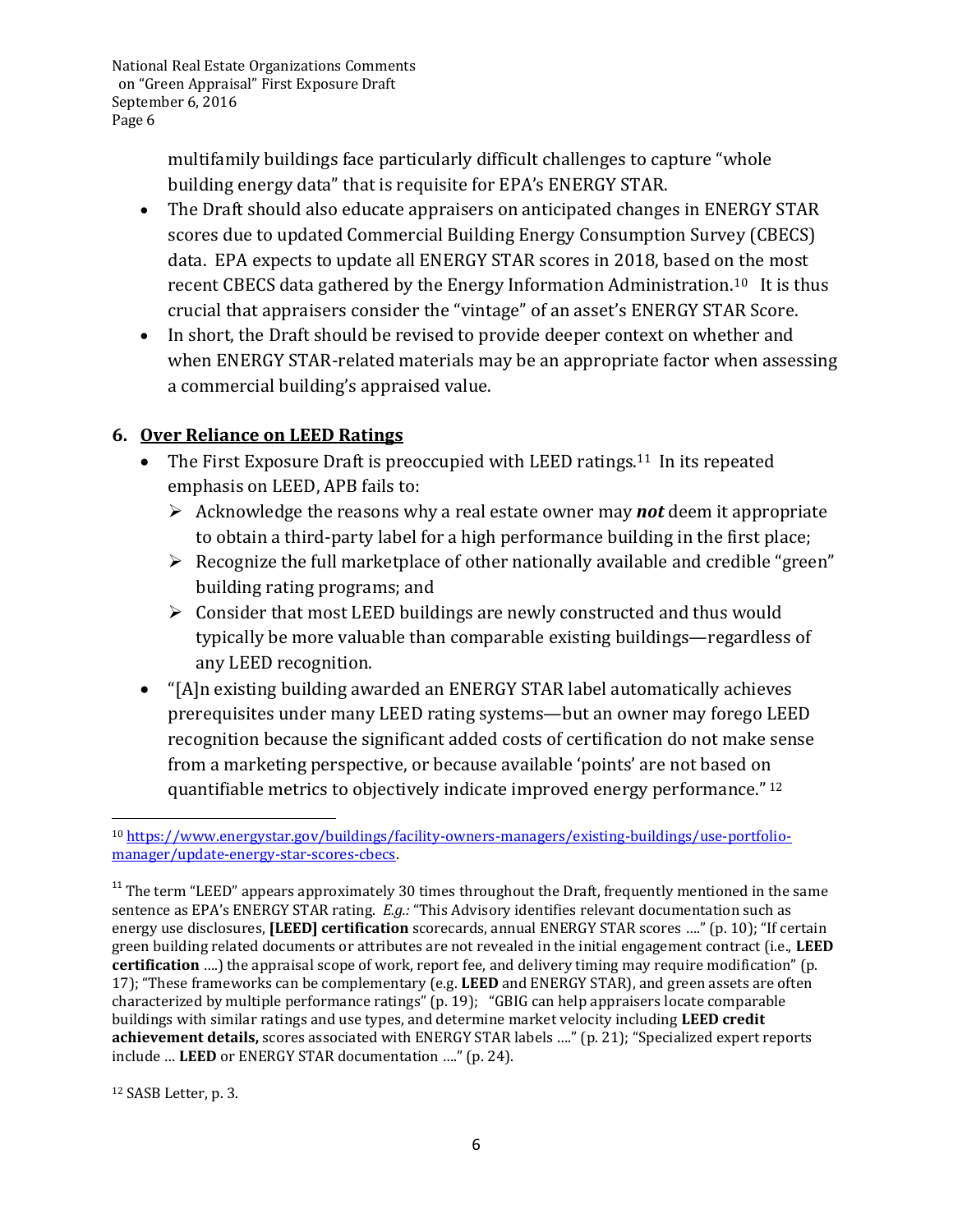- LEED is not the sole participant in the building ratings market. The Draft does not mention any other third-party commercial or multifamily building sustainability rating systems or accreditation programs, much less study or analyze these other platforms.<sup>13</sup>
- Aside from conveying an improper impression that a LEED rating *per se* should be credited by an appraiser, the Draft exacerbates its over-reliance on LEED by failing to assess or describe LEED's various rating *types.* For example, the Draft fails to explain the differences between LEED's ratings for *new* construction (formerly "NC" and currently "BD+C" under v. 4), and the rating for *existing building* operation and maintenance ("EB:OM").
	- $\triangleright$  "[F] ocus on LEED would unwittingly emphasize labels for new construction (LEED's primary market) versus existing building operations. New construction, however, is virtually always more expensive than existing building retrofits, generally commands the highest rents, and consumes the most raw materials. Thus, the [Draft's impression] … that LEED-rated assets achieve higher revenues and sale prices is necessarily skewed because new buildings—that is, LEED's primary market—inherently rent and sell for more than older buildings in any event. Secondly, the vast majority of all buildings which will be in place in 2050 in the developed world already exist. Thus, we are highly concerned that [APB] is de-emphasizing those assets where strides in sustainability can be the greatest—namely, the existing buildings stock."<sup>14</sup>
	- $\triangleright$  "[I]nsofar as LEED and commercial real estate are concerned, the U.S. Green Building Council's statistics reveal that the vast majority of its rated buildings enter the market with New Construction ('NC') certification. A LEED NC certification is no guarantee to ensure sustainable operations going forward. Only a tiny percentage of NC buildings subsequently obtain a rating under the Existing Buildings: Operations and Maintenance ('EBOM') system. In fact, USGBC has convened a commercial real estate "user group" to consider issues such as improving the number of NC buildings that may proceed to existing building recognition; extending the LEED brand through a 'plaque' that some of us fear may diminish the considerable efforts and expenses to obtain a full-blown LEED EBOM rating; improving LEED's penetration into second tier markets; and

l

<sup>13</sup> Resources regarding myriad third-party high performance building rating systems – other than LEED – are readily available. E.g.[: https://www.wbdg.org/resources/gbs.php;](https://www.wbdg.org/resources/gbs.php)

[http://www.wiley.com/WileyCDA/WileyTitle/productCd-047040194X.html;](http://www.wiley.com/WileyCDA/WileyTitle/productCd-047040194X.html)

[http://www.boma.org/awards/360-program/pages/default.aspx;](http://www.boma.org/awards/360-program/pages/default.aspx) [http://www.homeinnovation.com/green;](http://www.homeinnovation.com/green) [http://www.greenglobes.com/home.asp.](http://www.greenglobes.com/home.asp)

<sup>14</sup> SASB Letter, p. 2.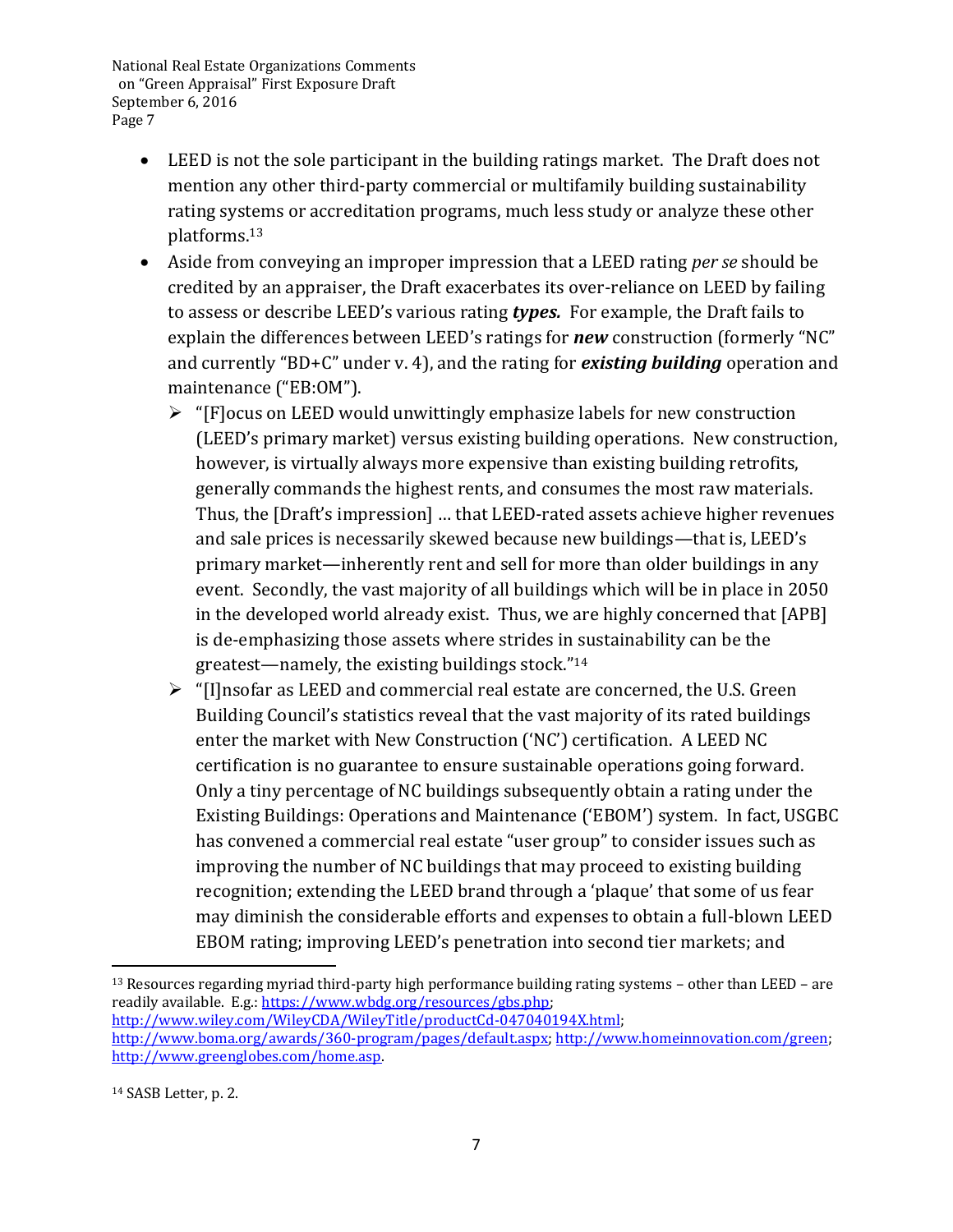> developing system 'adaptations' because certain building types have been unable to gain significant footing to date under LEED's various rating platforms. [The Draft] do[es] not contemplate the impediments—recognized by USGBC itself—that might render LEED certification impractical for certain buildings." <sup>15</sup>

 $\triangleright$  Operations and contingent liability are major components of the definition of sustainability and value. It is entirely possible for a building to be LEED-rated and not operate sustainably. LEED ratings for new construction and building operations themselves change from time to time under various iterations. It is highly unlikely that an appraiser will keep pace with or understand the importance of these changes. Hence, an appraisal which relies on LEED will likely fail to account for changing standards with different difficulties and criteria to attain.

# **7. Relationship between APB's First Exposure Draft and the Appraisal Institute's Green Addendum**

- In 2014, the Appraisal Institute ("AI") released its "Commercial and Residential Green and Energy Efficiency Addendum."<sup>16</sup>
- We are unclear of the relationship between APB's Draft and AI's Addendum. The sole, short-hand reference to the Addendum (on p. 28 of the Draft) does not explain whether these documents should, or how they might, work together.
- Are APB's Draft and AI's Addendum intended to complement each other and work synergistically? Are they supposed to compete against each other, where an appraiser should only consult one? Has APB examined whether there are any conflicts or inconsistencies between its Draft and AI's Addendum? In practical terms, how is an appraisal professional supposed to use these documents in the field? Is there even a need for a 61-page Draft from APB, when the Green Addendum checklist already exists from AI? Is it expected that an appraiser will take the time to digest and then apply all of the content in APB's 61-page Draft?
- Any subsequent iteration of the Draft should answer these and other questions regarding its need and practical use relative to AI's Green Addendum.

 $\overline{\phantom{a}}$ <sup>15</sup> SASB Letter, pp. 3-4.

<sup>16</sup> <http://www.appraisalinstitute.org/education/education-resources/green-building-resources/>